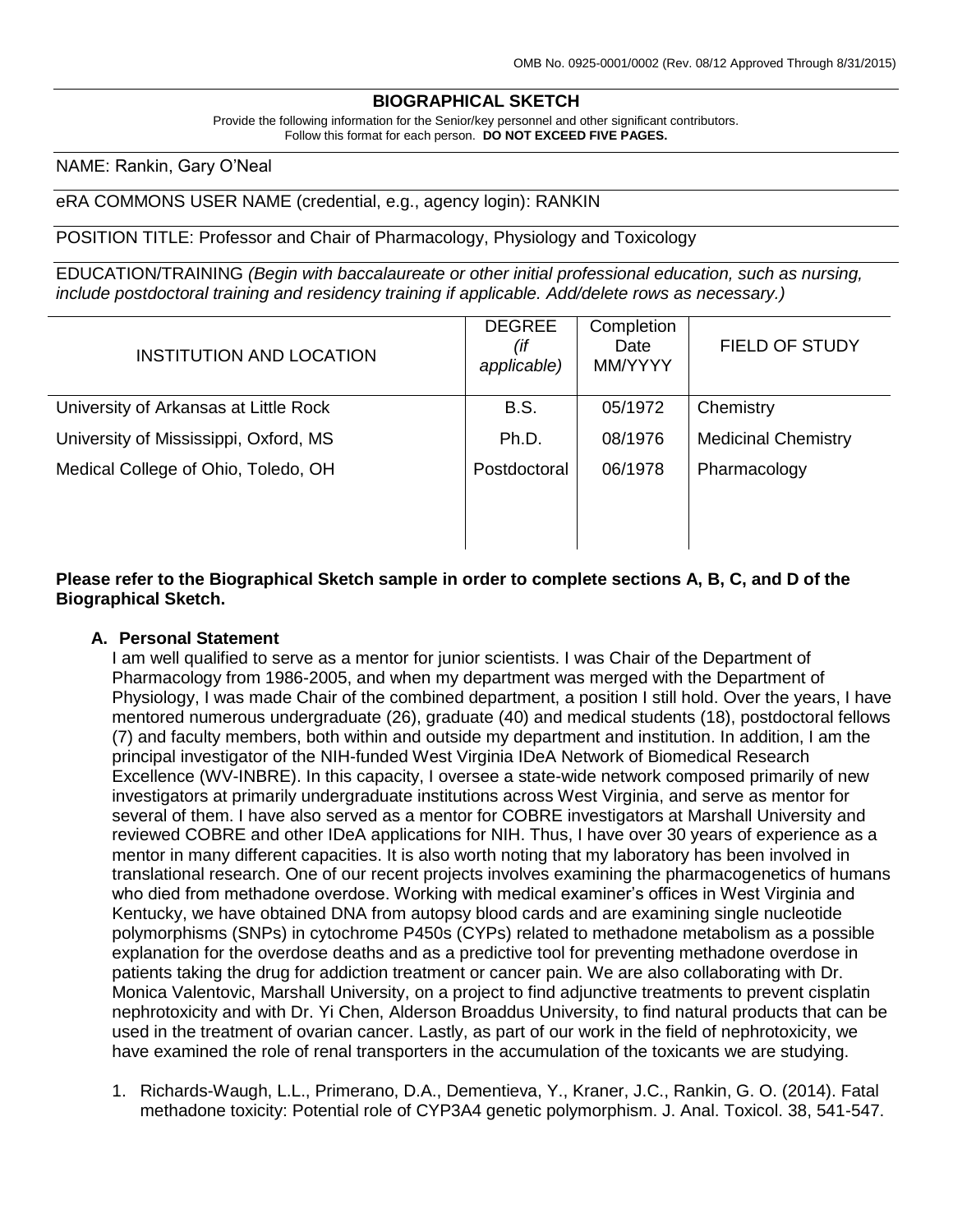- 2. Huang, H., Chen, A.Y., Rojanasakul, Y., Ye, X., Rankin G.O., Chen, Y.C. (2015). Dietary compounds galangin and myricetin suppress ovarian cancer cell angiogenesis. J. Functional Food, 15, 464-475.
- 3. Robertson, E.E., Rankin, G.O. (2006). Human renal organic anion transporters: Characteristics and contributions to drug and drug metabolite excretion. Pharmacol. & Therapeut. 109(3), 399-412.
- 4. Rankin, G.O., Hong, S.K., Anestis, D.K., Ball J.G., Valentovic, M.A. (2008). Mechanistic aspects of 4-amino-2,6-dichlorophenol-induced in vitro nephrotoxicity. Toxicology 245, 123-129.

### **B. Positions and Honors**

### **Positions and Employment**

Assistant Professor, Dept. of Pharmacology, Marshall University School of Medicine, 1978-1982 Associate Professor, Dept. of Pharmacology, Marshall University School of Medicine, 1982-1985 Interim Chair, Dept. of Pharmacology, Marshall University School of Medicine, 1984-1985 Professor and Chair, Dept. of Pharmacology, Marshall University School of Medicine, 1986-2005 Associate Dean for Biomedical Graduate Education and Research Development, 1989-1992 Professor and Chair, Dept. Pharmacology, Physiology & Toxicology, Joan C. Edwards School of Medicine, Marshall University, 2005- Present.

**Honors**

Professor of the Year, 1981-82; 1982-83; 1995-96; 2004; Marshall Univ. Meet the Scholar Award, 1985; Marshall Univ. Faculty Salute Award, 1986; Yeager Professor, 1987-91; WV Professor of the Year Semi-finalist, 1990; Research Award, Amer. Heart Assn., WV Affiliate, 1993-94; Alpha Omega Alpha, elected 1996; member, NIH Toxicology Study Sections (including ALTOX4), 1994-99; frequent member and/or Chair of NIH SBIR, Minority Pre-doctoral, or NRSA Study Sections, 1999-2003; Regular ad hoc PBKD Study Section, 2004 - 2006; ad hoc reviewer for four different NIH reviews (NIEHS, NIDDK, CMBK and RCMI-IDeA), 2007; Special Emphasis Panel Reviewer (NIDDK) and for RCMI-IDeA Study Section, 2008; ad hoc reviewer for nine different NIH reviews (Chair for three), 2009-2015; President, Association of Medical School Pharmacology Chairs, 2004-2007. President, Mechanisms Specialty Section (Society of Toxicology), 2008-2009. EPA Science Advisory Board member for IRIS document on Trichloroethylene, 2010; PhRMA Foundation Award of Excellence in Pharmacology/Toxicology – Finalist 2012 and 2013; 2013 Joseph Sam Distinguished Alumnus Award (Univ. Miss/Dept. Medicinal Chemistry); Institute of Medicine (IOM) Committee to Review Clinical Guidance for the Care of Health Conditions Identified by the Camp Lejeune Legislation, member, 2014. Chair, Division of Toxicology, American Society for Pharmacology and Experimental Therapeutics, 2000 and 2015.

## **C. Contribution to Science**

1. My early work focused on studying the nephrotoxicity induced by a succinimide-based agricultural fungicide, dimetachlone (N-(3,5-dichlorophenyl)succinimide; NDPS). It was known that NDPS was being developed in Japan for agricultural use but that it caused nephrotoxicity and promoted renal carcinogenesis of other chemicals with subacute exposure. My laboratory developed an acute model of NDPS nephrotoxicity, monitoring a large number of functional parameters, including the effect of NDPS treatment on renal transport of organic anions, organic cations, and amino acids. We conducted extensive structure-nephrotoxicity studies and determined how to modify the NDPS structure by adding methyl groups to the succinimide ring to maintain antifungal activity but eliminate nephrotoxicity. These findings led to the manufacture of newer agricultural fungicides that had a substituted succinimide ring and were not nephrotoxicants in mammals at reasonable exposure levels. We also determined that females were more sensitive than males to NDPS's nephrotoxic effects and discovered the mechanism of bioactivation of NDPS to nephrotoxic metabolites. Specifically, NDPS is oxidized on the succinimide ring in the liver and the –OH metabolite conjugated by sulfotransferase. The resulting sulfate conjugate (NSC) is carried via the blood to the kidney where it accumulates using probenecid-sensitive transporters to eventually release a maleimide (NDPM) which can alkylate nucleophiles on proteins and enzymes to cause cell death. We have also supplied NDPS to several investigators, including one at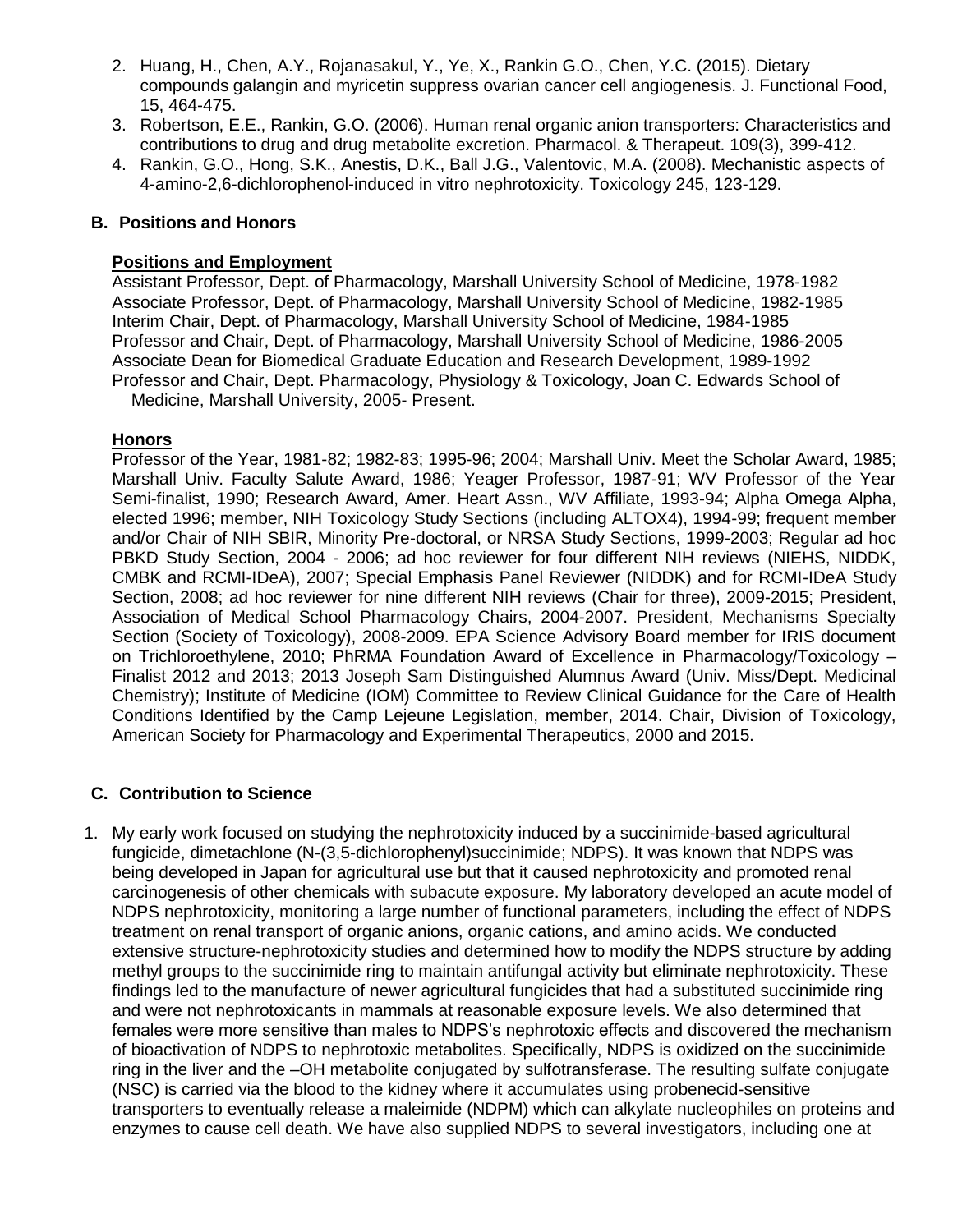NIH, to be used as a model compound for studying the development of chemical-induced interstitial nephritis.

- a. Rankin, G.O. (1997). Succinimides, in Comprehensive Toxicology, Volume 7, Renal Toxicology. R.S. Goldstein, ed., Pergamon, pp. 665-675.
- b. Rankin, G.O., Hong, S.K., Anestis, D.K., Lash, L.H., Miles, S.L. (2001). In vitro nephrotoxicity induced by N-(3,5-dichlorophenyl)succinimide (NDPS) metabolites in isolated renal cortical cells from male and female Fischer 344 rats: evidence for a nephrotoxic sulfate conjugate metabolite. Toxicology 163, 73-82.
- c. Rankin, G.O. (2004). Nephrotoxicity induced by C- and N-arylsuccinimides. J. Toxicol. Environ. Health, Part B 7, 399-416.
- d. Rankin, G.O., Anestis, D.K., Valentovic, M.A., Sun, H.,Triest, W,E. (2007). Nephrotoxicity induced by the R- and S- enantiomers of N-(3.5-dichlorophenyl)-2 hydroxysuccinimide (NDHS) and their sulfate conjugates in male Fisher 344 rats. Toxicology. 240, 38-47.
- 2. An outgrowth of our work examining the nephrotoxic potential of NDPS was an examination of the nephrotoxic potential of the halogenated anilines used to manufacture succinimide-based pesticides, dyes, pharmaceuticals and industrial intermediates. We have performed extensive structurenephrotoxicity studies in vivo and in vitro, examined the nephrotoxic potential of aniline metabolites, explored renal enzyme systems that could contribute to the bioactivation of chloroanilines and their metabolites, and studied if antioxidants are important antidotes for exposure to these compounds. We have found that 3,5-dichloroaniline is the most potent nephrotoxicant among the mono- and dichloroanilines, chloroanilines have reactive intermediate metabolites capable of binding the cellular macromolecues, N-oxidation is the most likely biotransformation pathway leading to toxic aniline metabolites, that antioxidants are effective antidotes in vitro and in vivo, and that multiple renal enzyme systems, including CYPs and peroxidases, are capable of bioactivating anilines and their metabolites to toxic species. Our work is frequently cited as examples of the toxic nature of these compounds and their metabolites to the kidney.
	- a. Dial, L.D., Anestis, D.K., Kennedy, S.R., Rankin, G.O. (1998). Tissue distribution, subcellular localization and covalent binding of 2-chloroaniline and 4-chloroaniline in Fischer 344 rats. Toxicology 131, 109-119.
	- b. Valentovic, M, Meadows, M.K., Harmon, R.C., Ball, J.G., Hong, S.K., Rankin, G.O. (1999). 2- Amino-5-chlorophenol toxicity in renal cortical slices from Fischer 344 rats: Effect of antioxidants and sulfhydryl agents. Toxicol. Appl. Pharmacol. 161, 1-9.
	- c. Racine, C., Ward, D., Anestis, D.K., Ferguson, T., Preston, D., Rankin G.O. (2014). 3,4,5- Trichloroaniline nephrotoxicity in vitro: Potential role of free radicals and renal biotransformation. Int. J. Mol. Sci. 15 (11): 20900-20912. Doi: 10.3390/ijms151120900.
	- d. Rankin, G.O., Sweeney, A., Racine, C., Ferguson, T., Preston D., Anestis, D.K. (2014). 4-Amino-2 chlorophenol: Comparative in vitro nephrotoxicity and mechanisms of bioactivation. Chem.-Biol. Interact. Oct 19; 222: 126-132.
- 3. A third area of work has been a study of the pharmacogenetics of CYPs related to methadone deaths. Our laboratory was asked to collaborate with the West Virginia Office of the Medical Examiner to investigate contributing factors related to the increased number of methadone deaths in the state. We have been examining single nucleotide polymorphisms (SNPs) in CYPs related to methadone metabolism as a possible explanation for the wide range of half-lives of methadone seen in patients and as a contributing factor in methadone overdose deaths. To date, we have identified SNPs in CYP3A4 and 2B6 that could be contributory to altered methadone metabolism. We are currently developing cell lines with these SNPs to determine functional effects. Ultimately, we hope to define key SNPs that can be predictive of longer methadone half-lives that could lead to overdose and the ability to predict at risk patients when given standard doses of methadone.
	- a. Richards-Waugh, L.L., Primerano, D.A., Dementieva, Y., Kraner, J.C., Rankin, G. O. (2014). Fatal methadone toxicity: Potential role of CYP3A4 genetic polymorphism. J. Anal. Toxicol. 38, 541-547.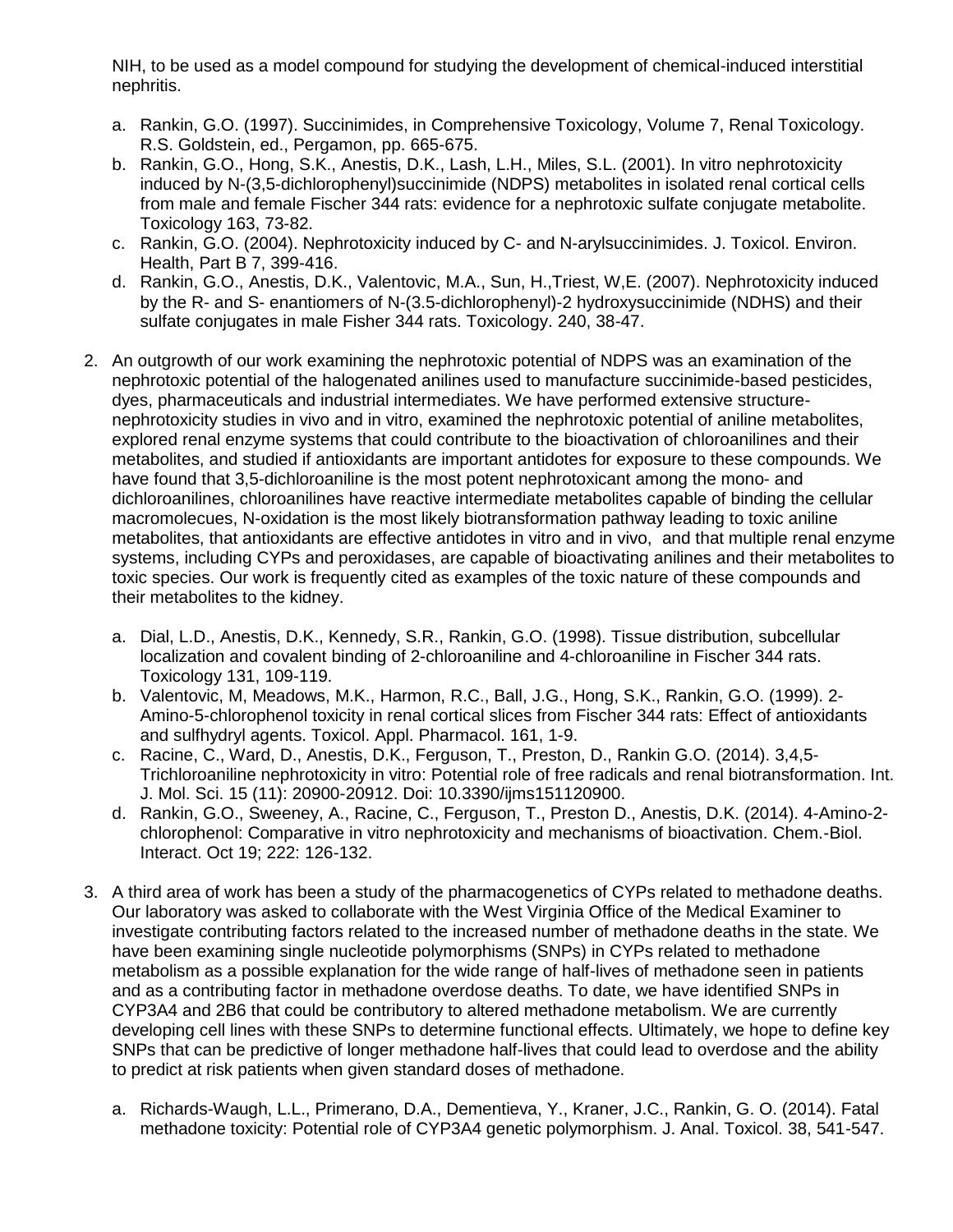- 4. Lastly, we have been collaborating with other investigators looking at the effects of natural products on reducing the toxicity of anticancer drugs and/or serving as anticancer drugs. We have assisted in examining the effects of resveratrol on reducing the nephrotoxicity of cisplatin and as a cancer chemotherapeutic agent against melanoma. We have found that resveratrol does reduce cisplatin nephrotoxicity (Valentovic, et al. - manuscript submitted), but that it is ineffective in treating human melanoma xenograft tumors in nude mice. We have also been collaborating/facilitating an examination of additional natural products as anticancer agents against ovarian cancer. To date, our interactions have demonstrated that kaempferol and several other polyphenolic agents are effective as anticancer agents, but that the natural products identified so fa might be better as adjunctive therapy.
	- a. Niles, R.M., Cook, C.P., Meadows, G.G., Fu, Y.-M., McLaughlin, J.L., Rankin, G.O. (2006). Resveratrol is rapidly metabolized in a thymic (Nu/Nu) mice and does not inhibit human melanoma xenograft tumor growth. J.Nutrition. 136, 2542-2546.
	- b. Luo, H., Rankin, G.O., Juliano, N., Jiang B.H., Chen, Y.C. (2012). Kaempferol inhibits VEGF expression and in vitro angiogenesis through a novel ERK – NFKB-cMyc-21 pathway. Food Chemistry 130,321-328.
	- c. Huang, H., Chen, A.Y., Rojanasakul, Y., Ye, X., Rankin G.O., Chen, Y.C. (2015). Dietary compounds galangin and myricetin suppress ovarian cancer cell angiogenesis. J. Functional Food, 15, 464-475.
	- d. Li, B., Rankin, G.O., Rojanasakul,Y., Cutler, S.J., Tu Y., Chen, Y.C. (2014). Chaetoglobosin K induces apoptosis and G2 cell cycle arrest through p53-dependent pathway in cisplatin-resistant ovarian cancer cells. Cancer Lett. 356(2 Pt B):418-33.

### **Complete List of Published Work in My Bibliography** <http://www.ncbi.nlm.nih.gov/myncbi/collections/bibliography/47563629/>

# **D. Research Support**

## **On-going**

1. 2 P20GM103434 Rankin (PI) 09/19/14 – 07/31/19 NIH/NIGMS WV-INBRE

The goals of this project are to create a biomedical research network among West Virginia undergraduate institutions with a central theme of cellular and molecular biology and an emphasis on cardiovascular disease and cancer research. The project will also enhance undergraduate student training in and awareness of biomedical research to enhance the likelihood that they will pursue health related careers.

## **Recently Completed**

1. 2 P20-RR016477/8 P20GM103434 Rankin (PI) 05/01/09 – 09/18/14 NIH/NCRR/NIGMS WV-INBRE

The goals of this project are to create a biomedical research network among West Virginia undergraduate institutions with a central theme of cellular and molecular biology and an emphasis on cardiovascular disease and cancer research. The project will also enhance undergraduate student training in and awareness of biomedical research to enhance the likelihood that they will pursue health related careers. With the dissolution of NCRR, this grant was transferred to NIGMS in 2012.

2. 3P20-RR016477-09S1 Rankin (PI) 07/13/09 – 09/30/10 NIH/NCRR